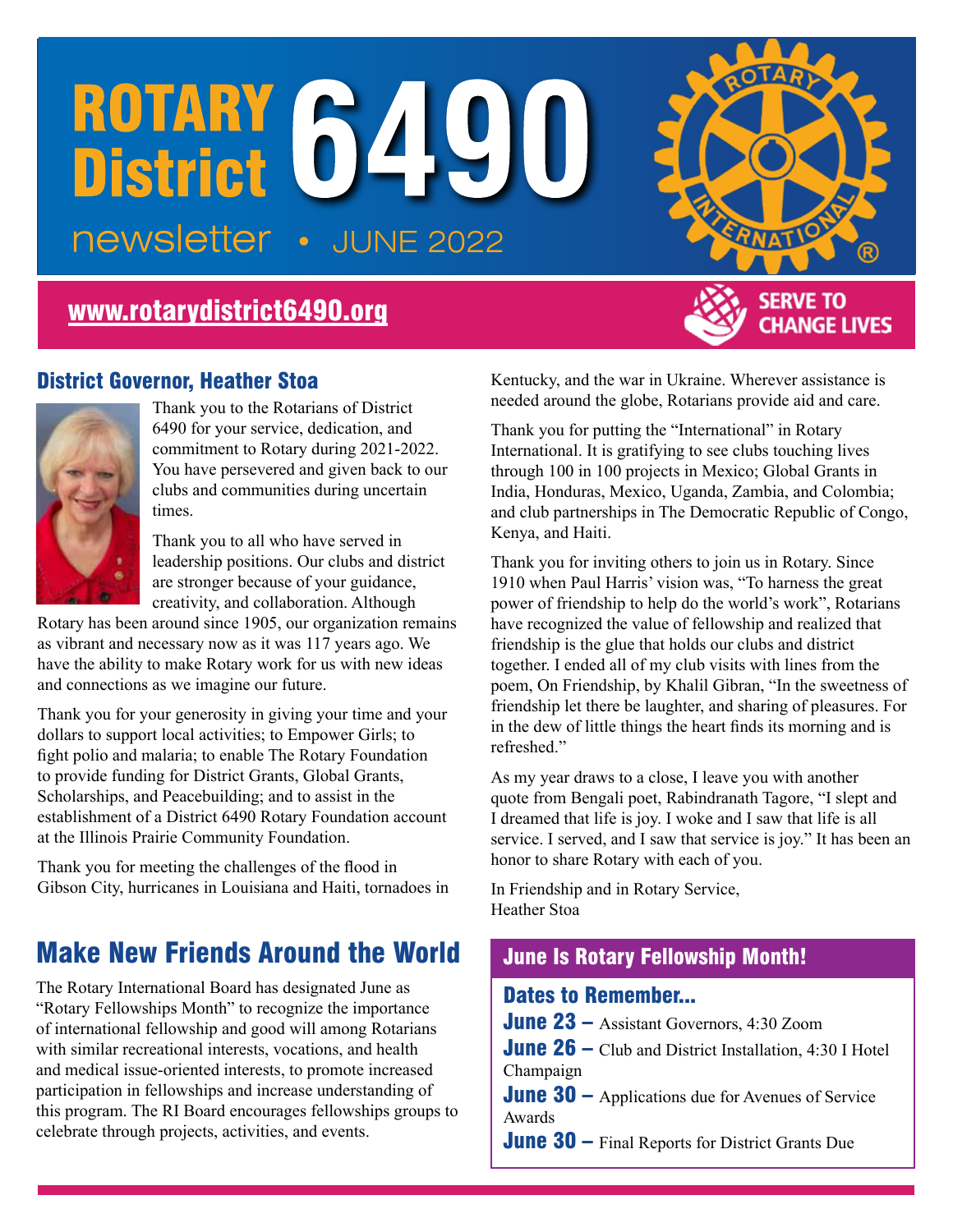



District Governor Elect Connie Walsh invites Rotarians and Guests to the

## 2022-23 Rotary Club and District 6490 Installation

2021-22 Awards Ceremony

District Governor Heather Stoa

## I Hotel and Conference Center 1900 South First Street Champaign, IL 61820

## Sunday, June 26, 2022 4:30 – 7:30 PM

Tickets for the event are \$40.00 per person, payable by credit card. Registration closes on Friday, June 17th

Installation of... Connie Walsh, District Governor Janet Ellis-Nelson, District Governor-Elect Mike Martin, District Governor-Nominee Assistant Governors District Directors and Committee Chairs Club Presidents

Business casual • Hors d'oeuvres at 4:30 PM • Cash bar. Dinner and the Installation Ceremony at 5:30 PM (Vegetarian Option Available)

## CU Sunrise Diaper Drive Project

Working in partnership with the Lodgic Everyday Community in Champaign and the United Way of Champaign County, CU Sunrise's week-long diaper drive collected 15,940 diapers, enough to supply United Way's Bottom Line Diaper Bank for two months.

"The \$900 annual cost of diapers, on top of other rising costs, poses a financial hardship for many families in our community," CU Sunrise Rotary president Darrell Hoemann said. "United Way distributes about 7,000 diapers a month, so there's a definite need for this."

The idea to partner on this project was a natural one, Lodgic managing director Teresa Brown said, particularly because Lodgic works with small children through its Kids Camp.

"Taking care of littles and families is part of our mission," Brown said. "This is a perfect symbiotic relationship."

"When I think of CU Sunrise Rotary, I think of this incredible service organization that, first and foremost, is always thinking of out-of-the-box ways to give back to their community and explore new ideas that might never have been tried before in the realm of, 'Do a little good every day,' which is also Lodgic's mission," Brown said.



## Doing Good through The Rotary Foundation

Consider a personal contribution to The Rotary Foundation **[HERE](https://www.rotary.org/en/donate)**. It is through the gifts of individual Rotarians that we are able to fund District Grants, Global Grants, PolioPlus, Scholarships and Peacebuilding. Half of the money donated this year to The Rotary Foundation will be available to clubs and the district for use through District Designated Funds (DDF) in the 2024-25 Rotary year. Make your donations before June 30 to ensure credit for giving in the 2021-22 Rotary year. Each of us gives for reasons that have special meaning to us. Find a cause in Rotary that touches your heart, and give to support what we do.

**Thank You to Paul Harris Fellows in May and mid-June! We couldn't do what we do without you!**

#### **Paul Harris Fellow**

Dale Boyer Sara Larsen Matt Mathews Heather Vanmetre Bonnie Wojnicki

**Paul Harris +1** Bob Disbrow Anne Fleer Fred McDonald Rachel Moran Laura Retallick Margaret White **Paul Harris +2** Susan Lochbaum Kelly Valle Merino

**Paul Harris +3** Fred Heilich III Karen Hanson Janet Rayfield

**Paul Harris + 4** Larry Kanfer Julie Payne Rita Schulte Paul Harris +7 Judy Greene Mark Sorensen AJ Thoma III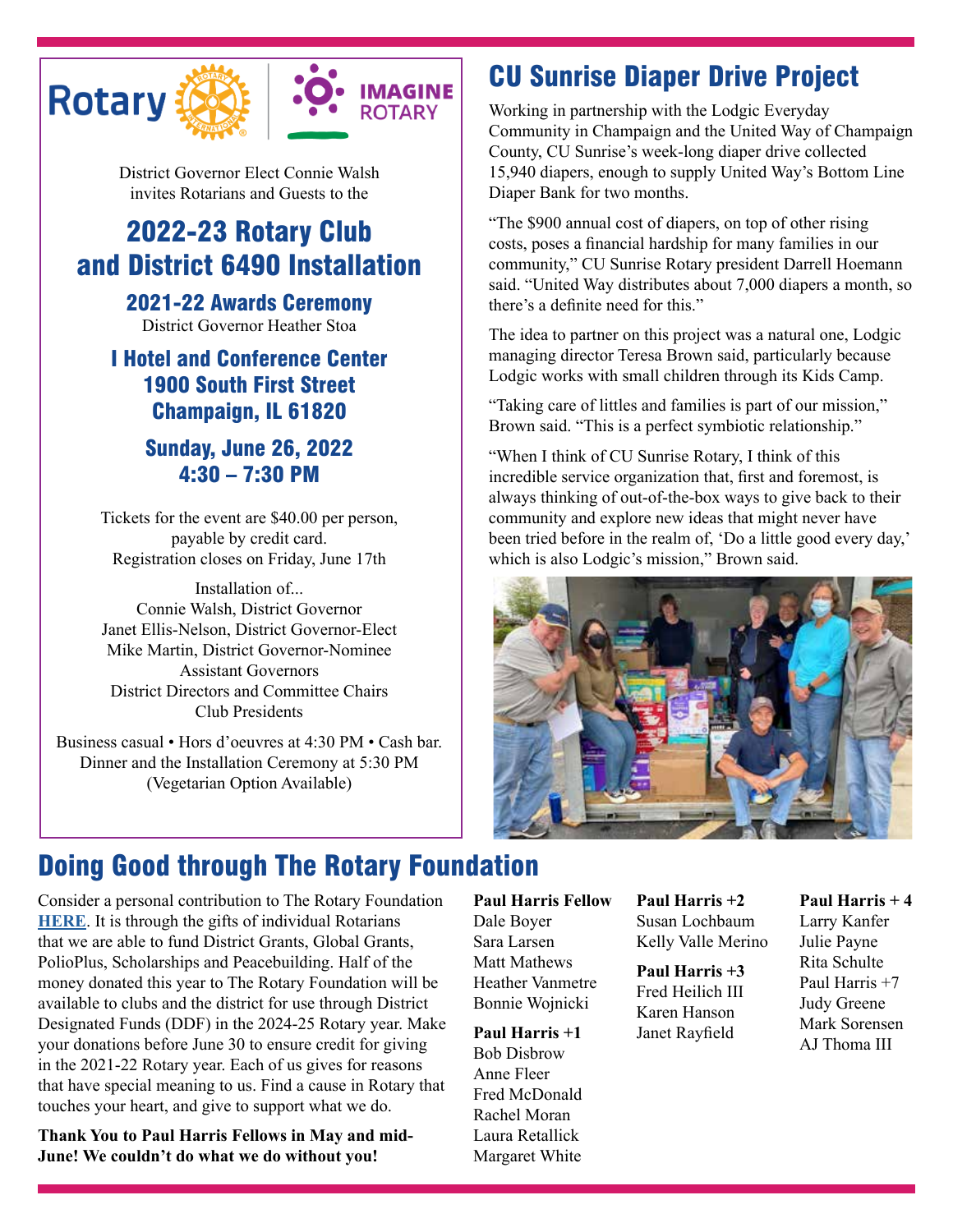## \$250,000 Challenge for the District 6490 Rotary Foundation Account

Tuscola Rotarian Rick Davidson has issued a matching \$250,000 Bequest Challenge to Rotarians and friends in District 6490! Rick is asking others to leave a legacy that can be used by our district in the future.

The newly established District 6490 Rotary Foundation Account is able to receive gifts, bequests, and donations of money, securities and property in support of the charitable objects and aims of Rotary District 6490 to fund local and larger Rotary projects, to assist with disaster response, and to honor and memorialize friends and family, and to leave a legacy. For assistance with donations of Securities, Life Insurance, Estates/Farmland, Required Minimum Distributions from IRA Charitable Accounts, and Bequests, please contact the Illinois Prairie Community Foundation staff **[HERE](https://ilprairiecf.org/)**, 309-662-4477.

A gift to the District 6490 Rotary Foundation Account is a thoughtful way to honor or memorialize a special person.

Once sufficient funds have been received the district committee will review and approve distributions of the District 6490 Rotary Foundation Account. Contributions fill the gap between projects of The Rotary Foundation (TRF) and projects that are too costly for clubs to fund on their own. Applications for grants are available on the **[District Website](https://www.rotarydistrict6490.org/)**.

If clubs would like more information or a short program on the District 6490 Rotary Foundation Account, contact Heather Stoa, Rick Davidson, Arlene Pennie, Surinder Sethi, or Connie Walsh.

## Decatur Rotary Day of Service

Saturday, May 14, members of the Rotary Club of Decatur #180 provided a Day of Service at Decatur Area Baby TALK. Tasks ranged from putting together food baskets for local families, assembling and installing Rotary benches and curbside lending libraries, labeling books donated to Baby TALK by Rotary and so much MORE! We are grateful for all of our members who commit themselves to service right here in our community!



## Effingham Sunrise Rotarians Construct a Bocce Court

The project was completed by Lake Sara using funds from a District Grant



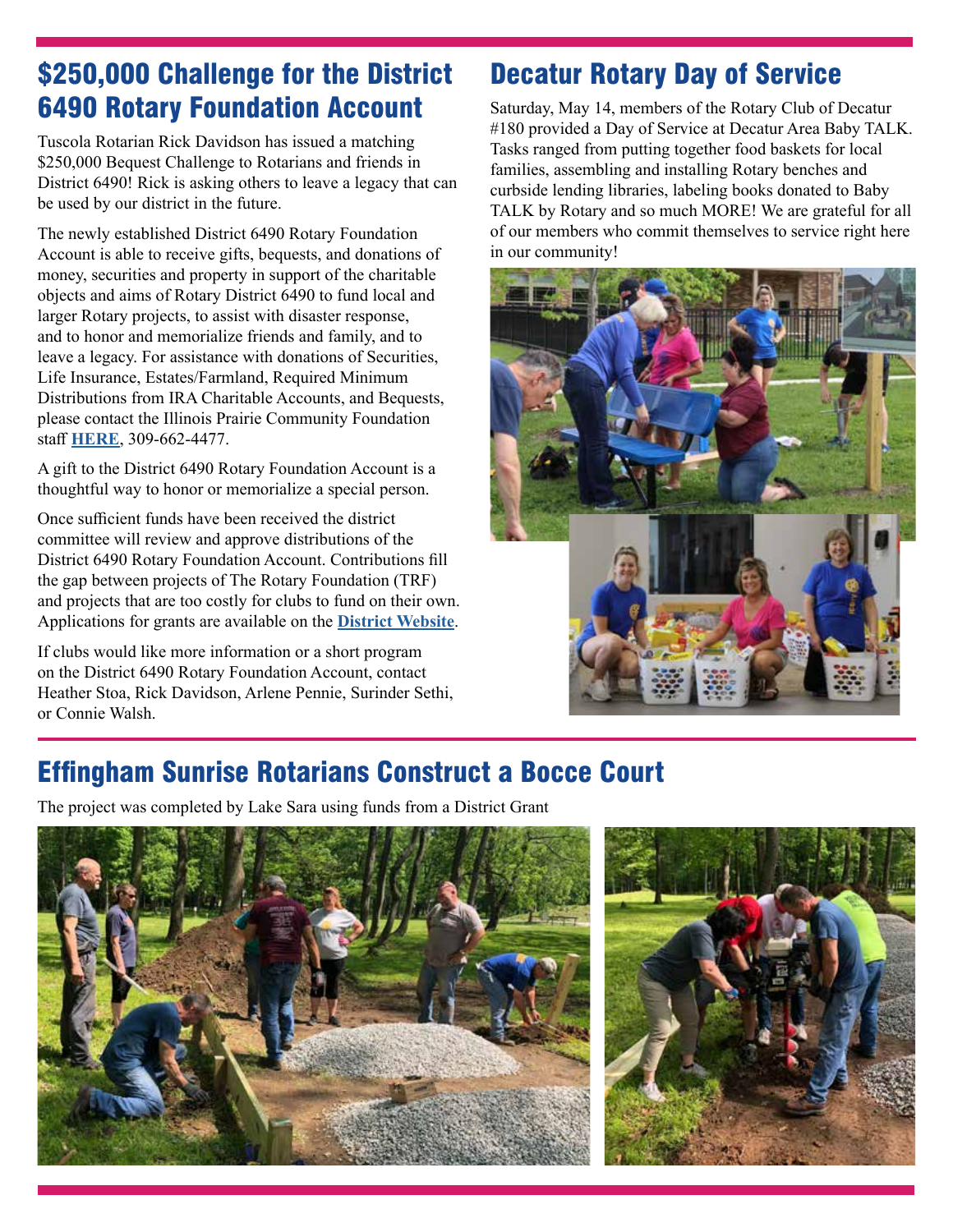## PolioPlus Update

Ten cases of polio have been reported in 2022: eight in Pakistan, one in Afghanistan, and one in Mozambique.

Make a donation to end polio **[HERE](https://endpolio.org/donate)**.

## **5 REASONS WHY WE MUST ERADICATE**

#### **YOUR GIFT WILL IMPROVE LIVES.**

Today, 19 million people who would otherwise be paralyzed by polio are walking, and 1.5 million people who would otherwise have died are alive.

#### YOUR GIFT WILL **INVEST IN THE FUTURE.**

If all eradication efforts stopped today, within 10 years, polio could paralyze as many as 200,000 children each year. A pollo-free world will be a healthier world for children everywhere.

#### 3 **YOUR GIFT WILL IMPROVE CHILD HEALTH.**

Polio surveillance networks and vaccination campaigns also monitor children for other health problems, like vitamin deficiency and measles, so we can address them sooner.

#### **YOUR GIFT WILL**  $\blacktriangleleft$ **LOWER HEALTH CARE COSTS.**

The global effort to eradicate polio has already saved more than \$27 billion in health care costs since 1988, and expects to save \$14 billion more by 2050.

#### **YOUR GIFT WILL MAKE HISTORY.**

Polio eradication will be one of history's greatest public health achievements, with polio following smallpox to become only the second human disease eradicated from the world.



At the end of the 1980s, more than 350,000 children were paralyzed by polio every year. Today, Rotary and its partners have reduced the incidence of polio by 99.9 percent. However, until we see the last of the poliovirus, eradication efforts need additional funding to:

#### **IMMUNIZE**

more than 400 million children against polio every year

#### **IMPROVE**

disease surveillance systems to detect any poliovirus in a person or the environment

**HIRE** more than 150,000 health workers to go door to door to find every child

Donate now at endpolio.org

## Happy Anniversary Rotarians 25+ Years

#### **Savoring the years and celebrating your membership!**

Susan Weitekamp, 25 Jane Solon, 26 Gayla McDaniel, 29 John Pratt, 30 Gaye Beck, 31 Keith Palmgren, 31 Perry Rock, 31 Robb Patton, 32

Melanie Mills, 34 Gary Huisinga, 35 Walt Cunnington, 38 Phil Kepp, 43 Dick O'Neill, 47 John Reed, 50 Charles Knox, 58 William Sager, 67



## Final Reports Due for 2021-22 District 6490 Grants

If your club received District 6490 District Grant funds in this 2021-2022 Rotary year, a final report and expense receipts must be submitted withing 30 days of the full expenditure of the grant funds. Final report forms can be found at the **[District 6490 website under the](http://District 6490 website under the Community Service tab)  [Community Service tab](http://District 6490 website under the Community Service tab)**.

#### **Submit final reports by June 30, 2022.**

Questions can be directed to: **Marlys Scarbrough** 

**- [scarbrou@illinois.edu](mailto:scarbrou@illinois.edu)** Champaign Rotary Club, District 6490

District Grants Chair 2021-2022

#### Welcome to New Members

#### Thank you to their Sponsors!

181 new members have joined clubs in District 6490 during the past eleven months. Invite a friend to join you as we serve to change lives.

Grace Clark, Clinton Henry Craft, Champaign West John Danenberger, Normal Matthew Ertel, Gibson City Rick Ertel, Gibson City Vicki Gilbert, Arcola Timothy Holl, Clinton Mary Imran, Tuscola Raymond Lai, Bloomington-Normal Sunrise Patrick Mainieri, Bloomington-Normal Sunrise Heather Miller, Bloomington-Normal Sunrise Josiah Springer, Eureka Joni Staley, Bloomington-Normal Sunrise James Treccia, Newton Heather Tucker, Hoopeston Heather Young, Bloomington-Normal Sunrise Mary Ann Matthews, Mahomet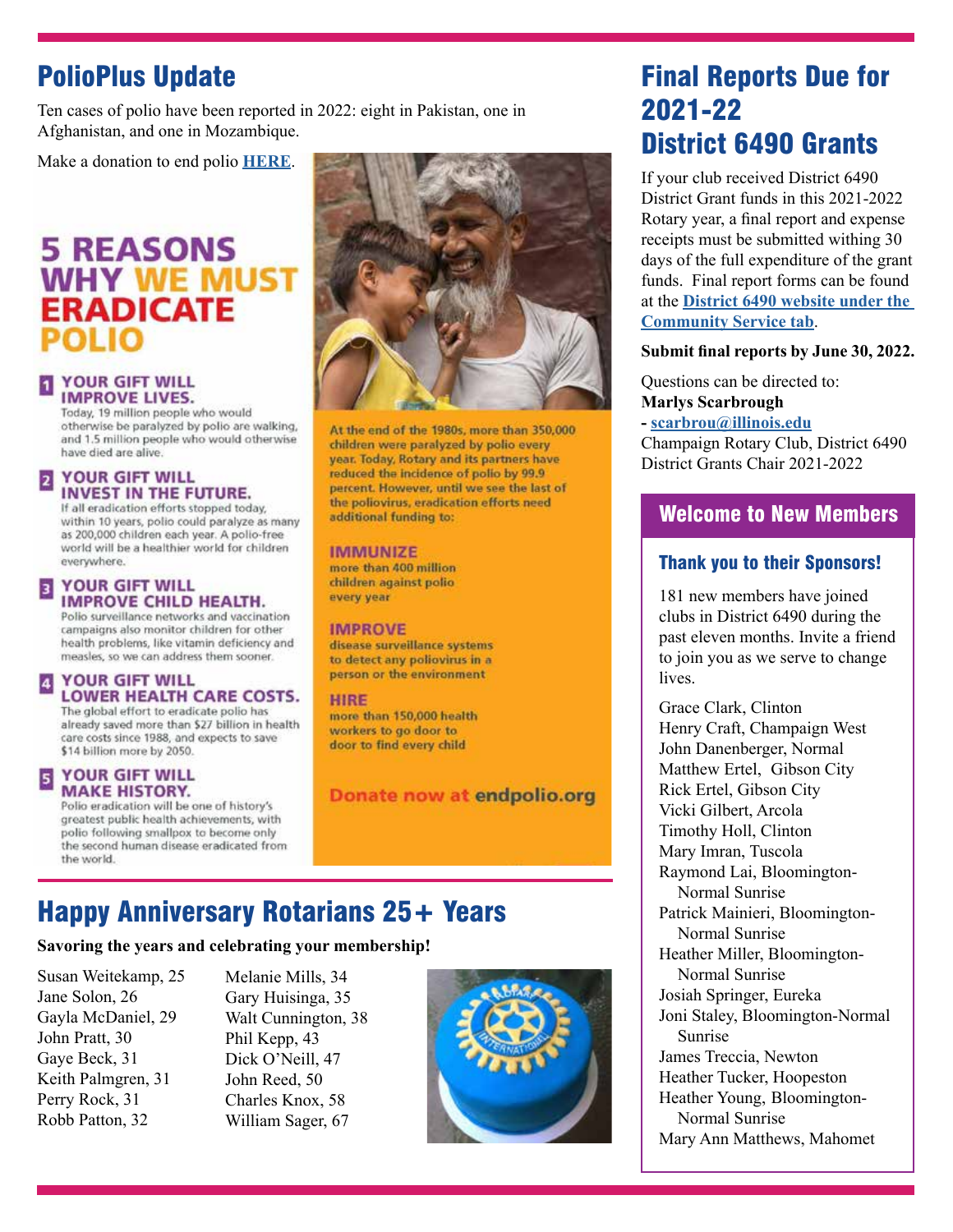## Normal Rotary Presents Awards

At their June 1 meeting, members of the Normal Rotary Club honored two local health care leaders and the former president of ISU for their service to the community.

Rotarian Gordon Bidner presented the Jack Wilz Public Health and Safety Award to Dr. Paul Pedersen and Colleen Kannaday. Paul stepped down in 2021 after 27 years as chief medical officer at OSF St. Joseph Medical Center. Colleen is president of the Carle BroMenn Medical Center.

In accepting the award, Paul noted that local health care workers showed an amazing amount of dedication in dangerous covid conditions. He noted that we are not out of the covid woods yet. He asked Rotarians to talk to people about the benefits of the covid vaccine: With a vaccine you protect yourself, your family members and your community. Vaccination combats the development of new variants and works to prevent overloading of our health care system.

Colleen praised front line health care workers at Carle BroMenn for returning to work day after day despite heartbreaking covid conditions and despite the many unknowns about the disease early in the pandemic.

 Mark Jontry presented the Coach Jim Collie Vocational Service Award to Larry Dietz, who retired last year as president of Illinois State University. Mark noted the strength and stability that Larry brought to the university during trying times that included the pandemic, when thousands of students and faculty rushed to implement remote learning. Mark also noted Larry's successful

leadership of a fundraising campaign for ISU as well as the respect he has earned from his peers.

Larry said he was accepting the award on behalf of his wife, Marlene, the ISU staff, faculty and alumni. He also noted that ISU enjoyed the cooperation from OSF and from Carle BroMenn as the university and the community navigated the hazards of the pandemic.



*Larry Dietz.* 



*Colleen Kannaday, Gordon Bidner and Paul Pedersen.* 

## Refugee Support

The response for assistance for refugees from Rotarians has been incredible! Clubs and districts throughout the US have warmly welcomed Afghan refugees. The Bloomington-Normal Sunset Club is helping Afghans acclimate to life in their community.

Rotarians from around the world have donated more than \$10 million in disaster response funds to The Rotary Foundation following the invasion of Ukraine. Here in our district, the Bloomington-Normal Sunrise Club raised over \$45,000 in less than three weeks to support the Zolotonosha Youth Center in Zolotonosha, Ukraine as the center helps with food and medical care for those fleeing conflict in the southern and eastern parts of the country.

Rotary International is working with the US government through Welcome.US to provide opportunities, resources, and support to refugees through partnerships with Rotarians, clubs, and communities.

#### **[Watch a webinar on May 11th detailed how](https://rotary-org.zoom.us/rec/play/JQ4RvrQkkk4O8Auk8S8nsYkGM3Rnend-Da5qLEW85d_ICW2RfR_IP99asa-dD0g7n3lM-HTMlKa9Lwez.86BY-M9-ElMI2hI0?continueMode=true&_x_zm_rtaid=HKysQfgMTaOYCywiTT8k3w.1655102828594.3370b028de89e9a012b276d8b18d963d&_x_zm_rhtaid=690)  [Rotarians can assist.](https://rotary-org.zoom.us/rec/play/JQ4RvrQkkk4O8Auk8S8nsYkGM3Rnend-Da5qLEW85d_ICW2RfR_IP99asa-dD0g7n3lM-HTMlKa9Lwez.86BY-M9-ElMI2hI0?continueMode=true&_x_zm_rtaid=HKysQfgMTaOYCywiTT8k3w.1655102828594.3370b028de89e9a012b276d8b18d963d&_x_zm_rhtaid=690)**

Welcome.US is developing a full-country response to mobilize 100,000 Americans to sponsor Ukrainian families. With the support and service of Rotary members, and other Americans, Rotary can help meet that goal to welcome Ukrainians fleeing the war in their country. The initiative also supports families who have fled conflict in Afghanistan.

Rotary members and/or their clubs anywhere in the United States who are interested in sponsoring Afghan or Ukrainian families can find information about getting involved using the links below:

- To sponsor an Afghan family and/or spread the word to your network about the **[Sponsor Circle Program](https://www.sponsorcircles.org)**.
- To sponsor a Ukrainian family and/or the word to your network about this opportunity to support Ukrainian refugees, please review the resources found on the **[Ukraine Hub](https://ukraine.welcome.us/)**.
- If Rotarians and clubs are interested in sponsoring or supporting refugees, additional information may be found at:
- **• [Rotary responds to Ukraine crisis webpage](https://www.rotary.org/en/rotary-responds-ukraine-crisis)**
- **• [Rotary Action Group for Refugees, Forced](https://www.ragforrefugees.org/)  [Displacement and Migration webpage.](https://www.ragforrefugees.org/)**
- **• [Presentation from Welcome.US](https://msgfocus.rotary.org/files/amf_highroad_solution/user_2360/Refugee_Webinar/Welcome.US_presentation_for_Rotary.pdf)**
- Answers to questions posed during the webinar are attached **[HERE](https://msgfocus.rotary.org/files/amf_highroad_solution/user_2360/Refugee_Webinar/Q_A_from_resource_webinar_on_welcoming_refugees.pdf)**